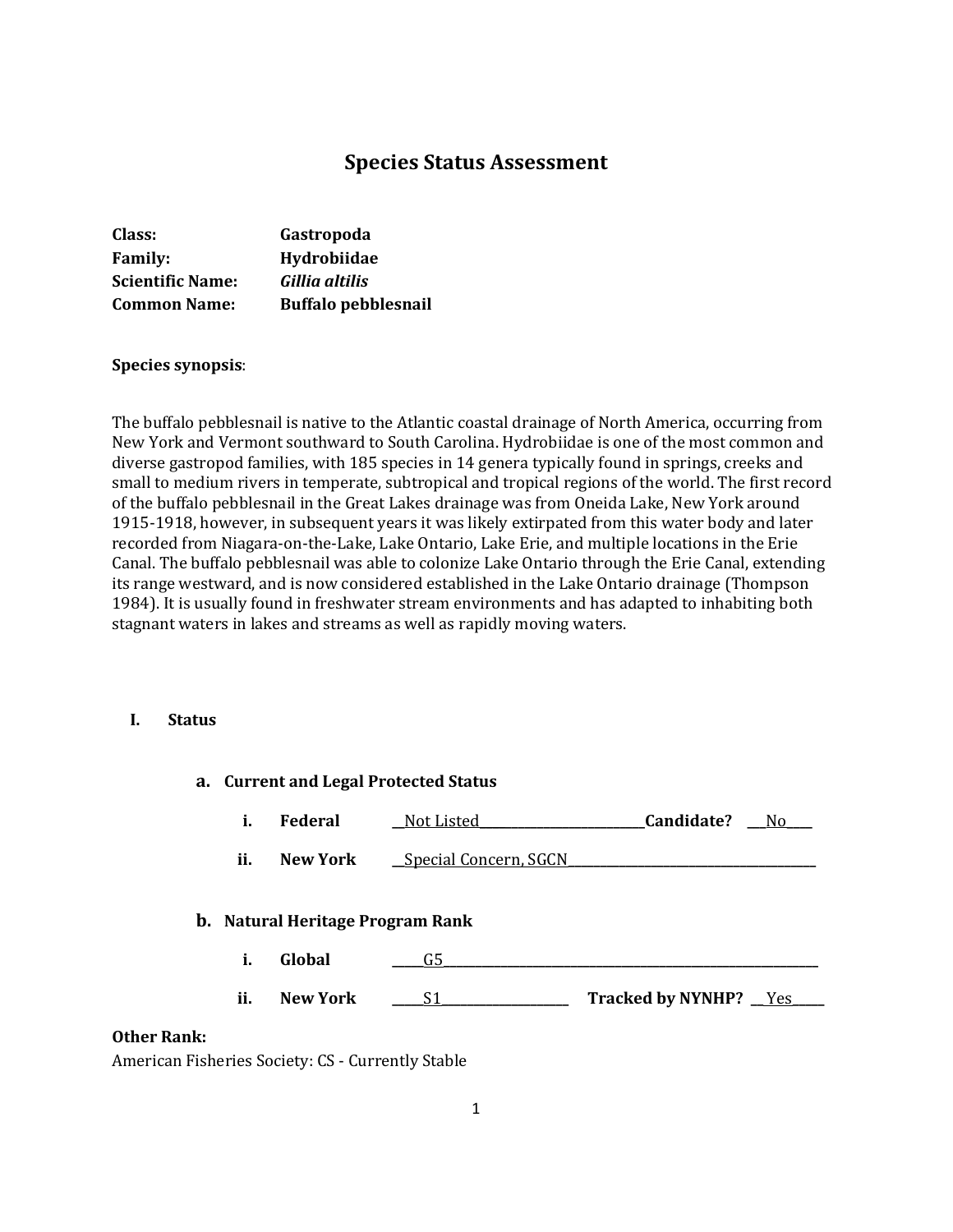#### **Status Discussion:**

In some regions where this species is native, populations are declining or not very abundant (Kipp et al. 2013). In Vermont, this species is considered to be in greatest conservation need, and it is listed as a species of special concern in New York (unprotected but of special concern due to increasing evidence of vulnerability). Its state NatureServe rank is S1 (critically imperiled) because it is very vulnerable due to low abundance of species or required habitat (Kipp et al. 2013). It has a wide distribution, presumed large population, occurrence in a number of protected areas, tolerance of a broad range of habitats, tolerance to habitat modification, lack of substantial immediate threats, and because it is not in decline or is unlikely to be declining fast enough to qualify for global listing in a more threatened category (NatureServe 2013).

### **II. Abundance and Distribution Trends**

#### **a. North America**

| i. Abundance                                                        |                                                               |  |
|---------------------------------------------------------------------|---------------------------------------------------------------|--|
|                                                                     | ___ declining ____increasing ____ <u>X_stable __</u> _unknown |  |
| ii. Distribution:                                                   |                                                               |  |
|                                                                     | ___declining ___increasing ___ <u>X_</u> stable ___unknown    |  |
|                                                                     |                                                               |  |
| b. Regional                                                         |                                                               |  |
| i. Abundance                                                        |                                                               |  |
|                                                                     | ___ declining ____increasing ______stable _____X__unknown     |  |
| ii. Distribution:                                                   |                                                               |  |
|                                                                     | ___ declining ___ increasing ____ stable __ X_unknown         |  |
| Regional Unit Considered: Region 5 - Northeast ____________________ |                                                               |  |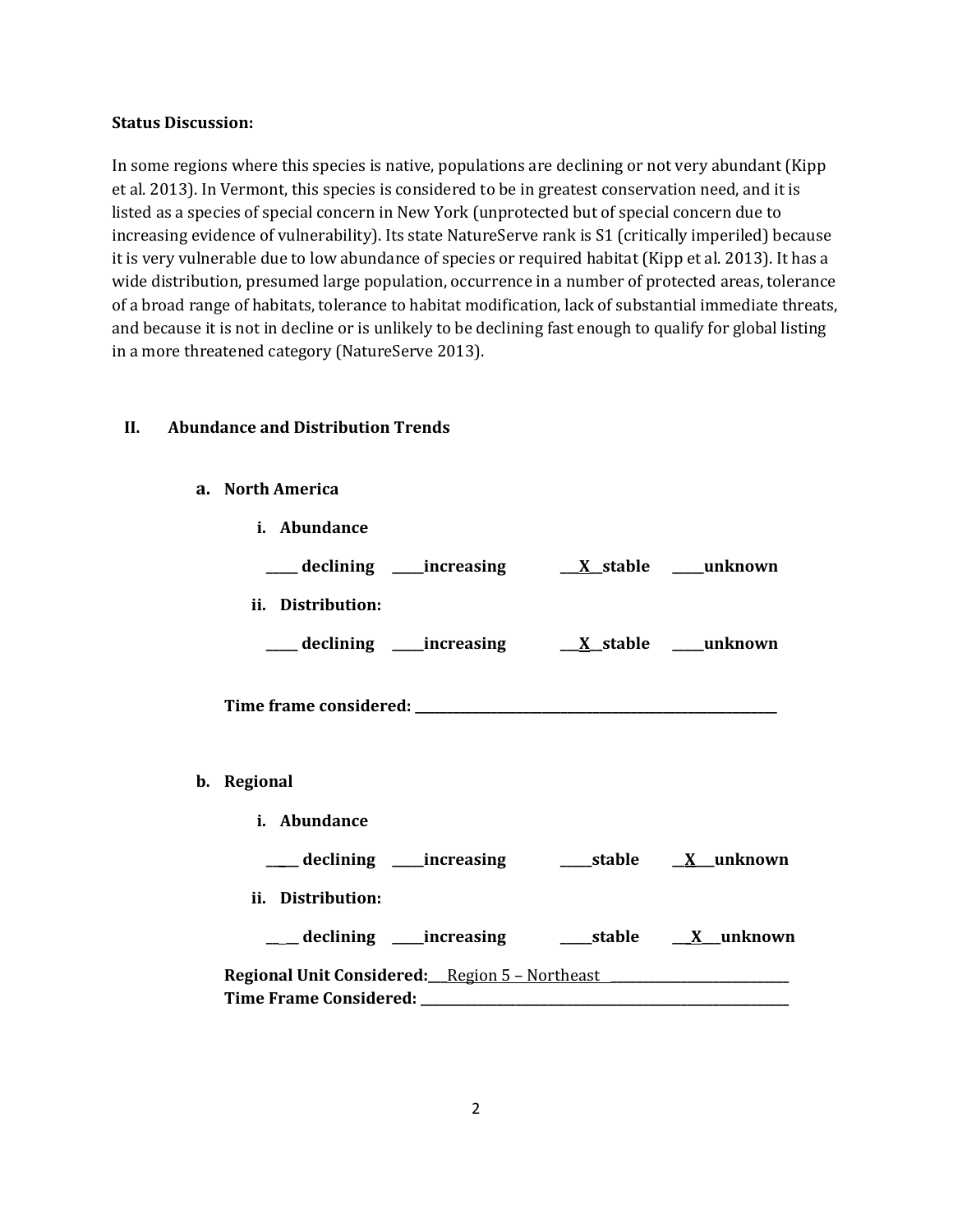**c. Adjacent States and Provinces**

| <b>CONNECTICUT</b>                                                               | Not Present $X_{-}$ | No data $\_\_\_\_\_\_\_\_\_\_\_\$                                           |
|----------------------------------------------------------------------------------|---------------------|-----------------------------------------------------------------------------|
| <b>MASSACHUSETTS</b>                                                             | Not Present $X$     | No data $\_\_\_\_\_\_\_\_\_\_\_\$                                           |
| <b>QUEBEC</b>                                                                    | Not Present $X$     | No data $\frac{1}{\sqrt{1-\frac{1}{2}}\cdot\frac{1}{\sqrt{1-\frac{1}{2}}}}$ |
| <b>NEW JERSEY</b>                                                                | Not Present _____   | No data $\underline{\begin{array}{c} X \end{array}}$                        |
| i. Abundance                                                                     |                     |                                                                             |
| ___ declining ___ increasing ___ stable __ X_unknown                             |                     |                                                                             |
| ii. Distribution:                                                                |                     |                                                                             |
| declining ___ increasing ___ stable __ X_unknown                                 |                     |                                                                             |
|                                                                                  |                     |                                                                             |
|                                                                                  |                     |                                                                             |
| <b>ONTARIO</b>                                                                   |                     |                                                                             |
|                                                                                  |                     |                                                                             |
| i. Abundance                                                                     |                     |                                                                             |
|                                                                                  |                     |                                                                             |
| ii. Distribution:                                                                |                     |                                                                             |
| ___ declining ____increasing ____________stable __ <u>X_</u> unknown             |                     |                                                                             |
|                                                                                  |                     |                                                                             |
| Listing Status: ____________ Not Listed, considered exotic _____________________ |                     |                                                                             |
|                                                                                  |                     |                                                                             |
| <b>PENNSYLVANIA</b>                                                              | <b>Not Present</b>  | No data __ X                                                                |
| i. Abundance                                                                     |                     |                                                                             |
| ____ declining ____ increasing _______ stable ___ <u>X</u> _unknown              |                     |                                                                             |
| ii. Distribution:                                                                |                     |                                                                             |
| ___declining ___increasing _____stable <u>X</u> _unknown                         |                     |                                                                             |
|                                                                                  |                     |                                                                             |
|                                                                                  |                     | SGCN? No                                                                    |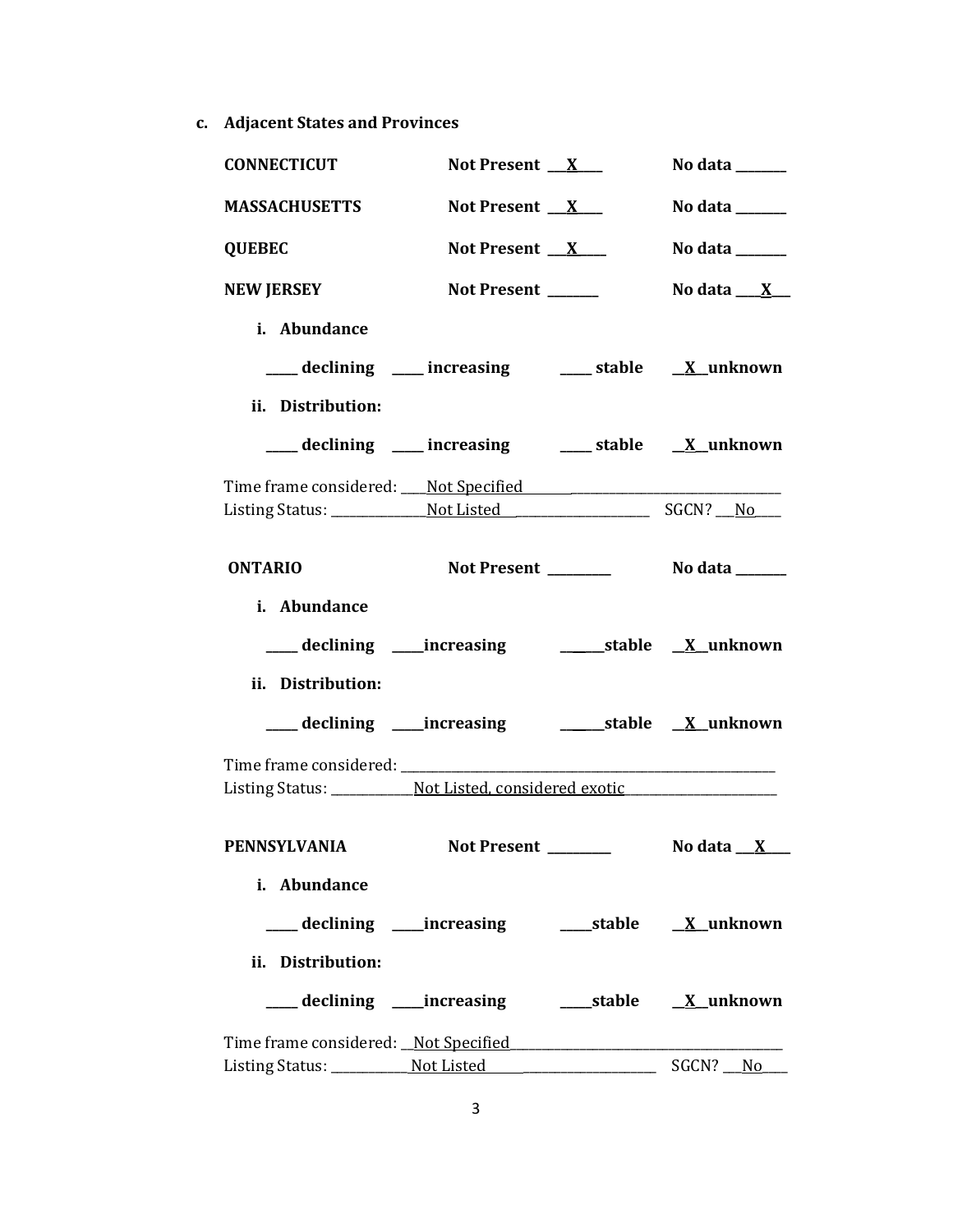| <b>VERMONT</b>                                                            |  |                                                                             |
|---------------------------------------------------------------------------|--|-----------------------------------------------------------------------------|
| i. Abundance                                                              |  |                                                                             |
| $\underline{X}$ declining ____increasing __________stable ________unknown |  |                                                                             |
| ii. Distribution:                                                         |  |                                                                             |
| $\underline{X}$ declining ____increasing __________stable ________unknown |  |                                                                             |
|                                                                           |  |                                                                             |
| d. NEW YORK                                                               |  | No data $\frac{1}{\sqrt{1-\frac{1}{2}}\cdot\frac{1}{\sqrt{1-\frac{1}{2}}}}$ |
| i. Abundance                                                              |  |                                                                             |
|                                                                           |  | ____ declining ____ increasing _____ stable __ <u>X</u> _unknown            |
| ii. Distribution:                                                         |  |                                                                             |
|                                                                           |  | ___ declining ___ increasing ___ stable __ X_ unknown                       |
|                                                                           |  |                                                                             |

### **Monitoring in New York.**

No monitoring activities or regular surveys are conducted for this species in New York.

### **Trends Discussion:**

Short and long-term trends are unknown. In New York this species is vulnerable due to low abundance. Very few populations have been found in recent years throughout its range, but this could be due to either low abundances or lack of sampling (NatureServe 2013). The relative abundance of buffalo pebblesnail throughout its range is unknown and more information about this species habitat requirements and population trends is needed to determine specific challenges to its conservation.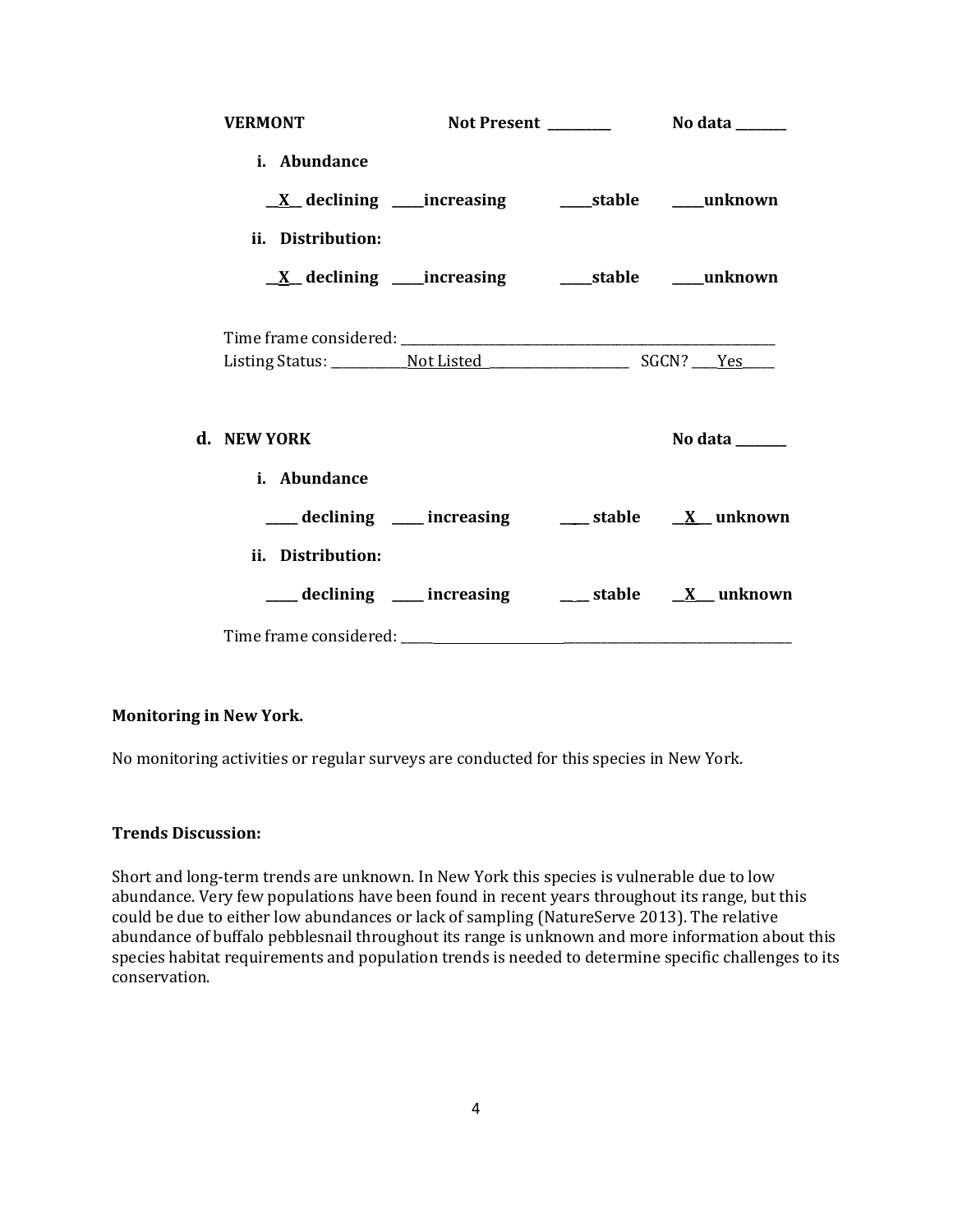

Figure 1. Conservation status of the buffalo pebblesnail in North America (NatureServe 2013).



Figure 2. Distribution of buffalo pebblesnail by watershed in North America (Kipp et al. 2013).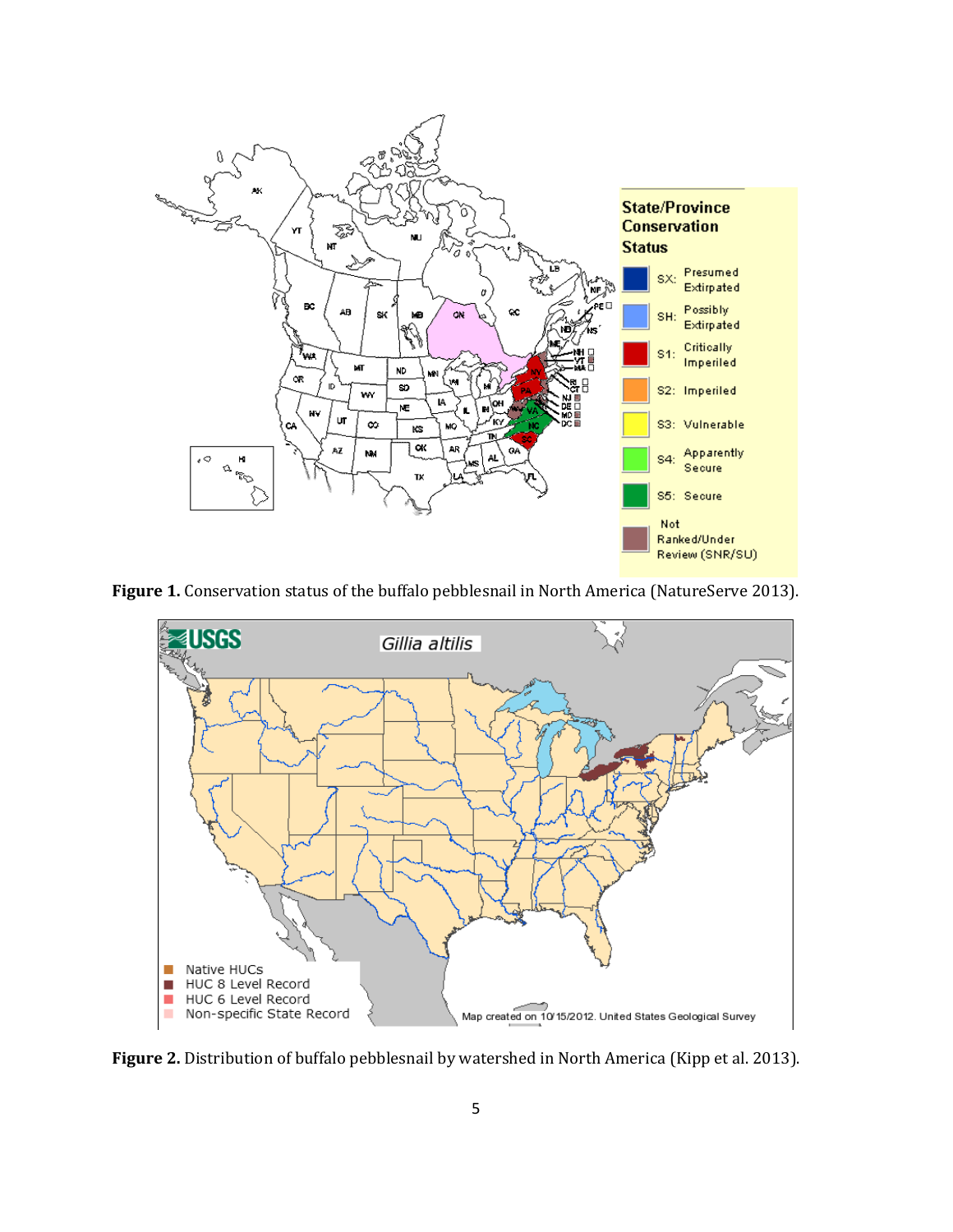

**Figure 3.** Distribution of buffalo pebblesnail depicting population status of collections (Kipp et al. 2013).



**Figure 4.** Distribution of buffalo pebblesnail depicting number of specimen records at each location (Kipp et al. 2013).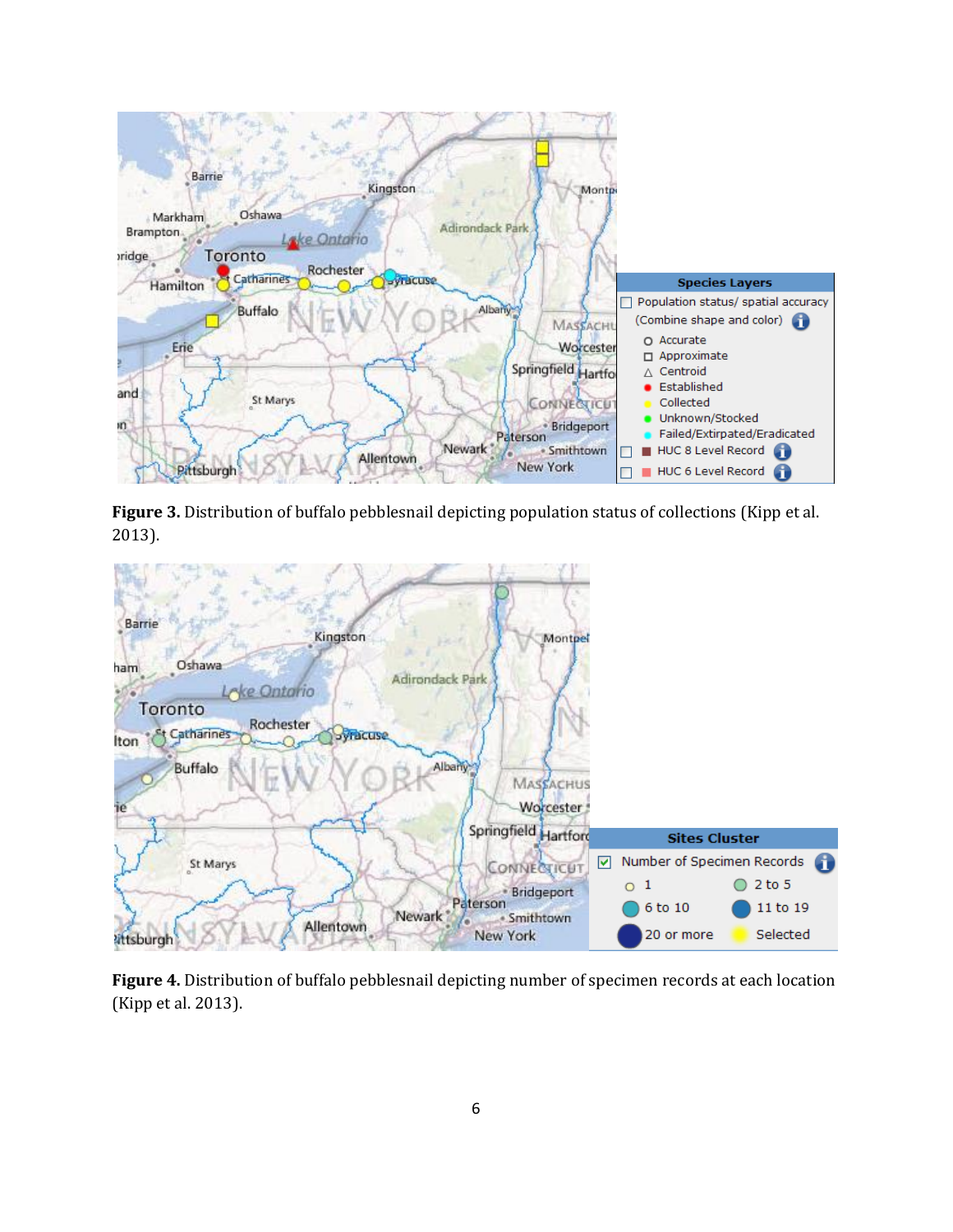#### **III. New York Rarity, if known:**

| <b>Historic</b> | # of Animals | # of Locations | % of State |
|-----------------|--------------|----------------|------------|
| prior to 1970   |              | 9 counties     |            |
| prior to 1980   |              |                |            |
| prior to 1990   |              |                |            |

#### **Details of historic occurrence:**

The first record of this species was from Oneida Lake, Oswego County in 1915, but this population is now thought to be extirpated. This species has been recorded from the Erie Canal, Onondaga, and Herkimer counties; the Albany/Troy area and the Hudson River, Albany and Rensselear counties, and the Hudson River from Barrytown south to Straatsburg, Dutchess County. Shells have been found in beach wash from Lake Ontario, Monroe County; Oneida Lake, Oswego and Onondaga Counties; and the Salmon River, Oswego County (Jokinen 1992).

| Current | # of Animals | # of Locations | % of State |
|---------|--------------|----------------|------------|
|         | __________   |                | _________  |

# **Details of current occurrence:**

No populations were located during Jokinen's survey from 1978-1991 or Strayer's 1987 survey, but the USGS reports records from multiple locations in the past 20 years: Erie Canal at Clyde, Syracuse, and Brighton in 1993, Niagara River in Niagara Falls 1993, Erie Canal at Syracuse in 1994, and Lake Erie and Lake Ontario in 2005 (Kipp et al. 2013). Thompson (1984) sites the following localities from museum lots: Hudson River, Albany, Dutchess, and Ulster counties; Erie Canal, Herkimer and Onondaga counties; Champlain Canal, Rensselaer County; Niagara Falls, Niagara County; Monroe County; and Wayne County. The New York State Museum has numerous specimens from the Hudson River, Albany County.

#### **New York's Contribution to Species North American Range:**

| % of NA Range in New York | <b>Classification of New York Range</b> |  |
|---------------------------|-----------------------------------------|--|
| $\frac{100}{2}$ (endemic) | <u>_X</u> _Core                         |  |
| $-76-99$                  | __ Peripheral                           |  |
| 51-75                     | ___ Disjunct                            |  |
| 26-50                     | Distance to core population:            |  |
| $\underline{X}$ 1-25      |                                         |  |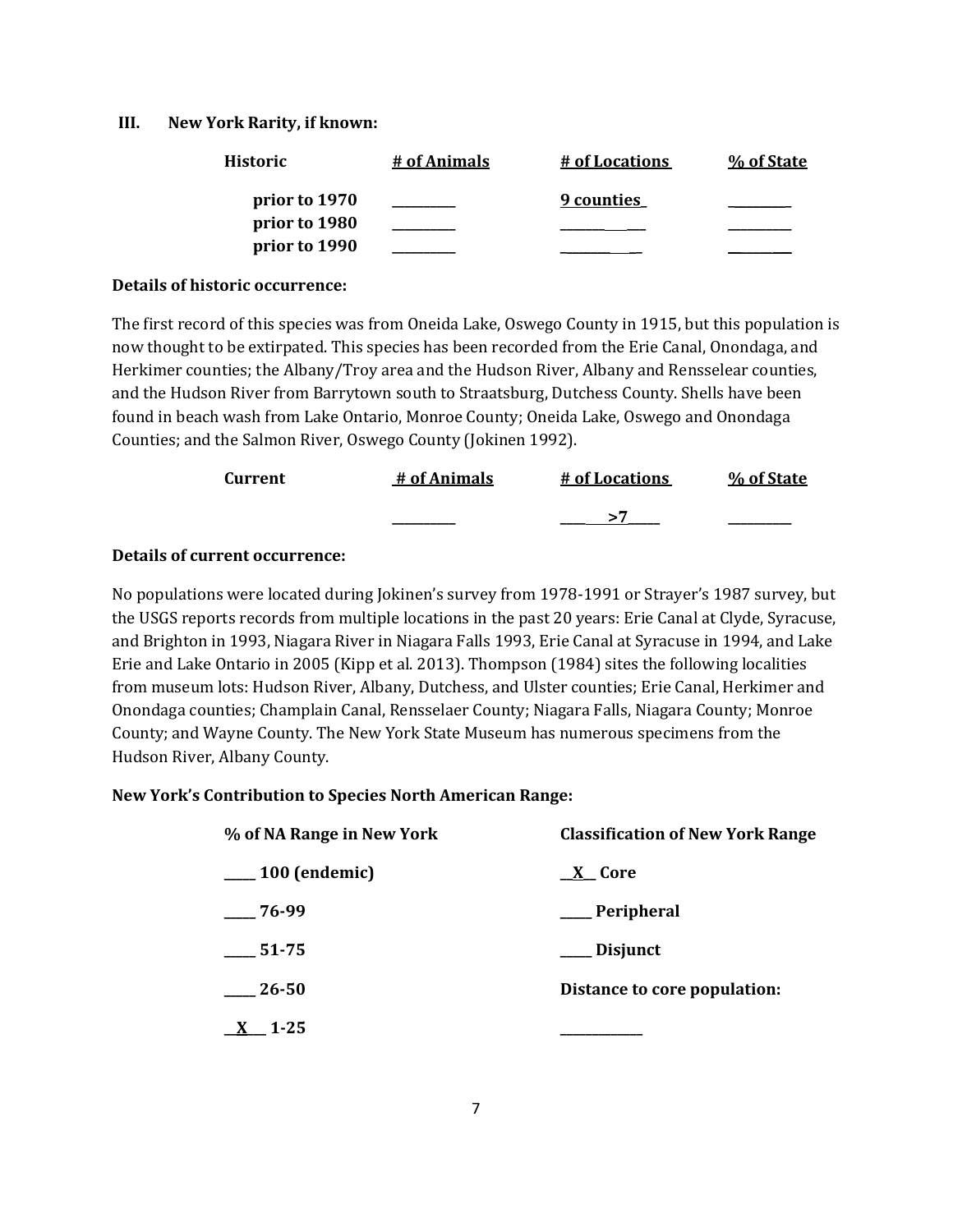# **IV. Primary Habitat or Community Type:**

- **1.** Large/Great River
- **2.** Summer-stratified Monomictic Lake
- **3**. Freshwater
- **4**. Canal
- **5**. Headwater/Creek

### **Habitat or Community Type Trend in New York:**

| Declining X Stable                      | ____ Increasing | Unknown        |
|-----------------------------------------|-----------------|----------------|
| Time frame of decline/increase: _______ |                 |                |
| <b>Habitat Specialist?</b>              | <b>Yes</b>      | N <sub>0</sub> |
| <b>Indicator Species?</b>               | - Yes           | No             |

### **Habitat Discussion:**

Presence of the buffalo pebblesnail in the great lakes indicates it can be found in cold, clear lakes; however, it is usually found in freshwater streams, canals and rivers. Its globose shell is adapted for inhabiting high-velocity lotic environments and it has a large muscular foot used to suction to rocks (Kipp et al. 2013). It is well also well adapted to living on silty substrates as the foot prevents it from sinking, and it has been found to inhabit both stagnant waters in lakes and streams as well as rapidly moving waters (Thompson 1984). In the Hudson River, this species occurred on mud and aquatic plants in shallow water (Townes 1936).

Aquatic gastropods are frequently used as bioindicators because they are sensitive to water quality and habitat alteration (Callil and Junk 2001, Salanki et al. 2003).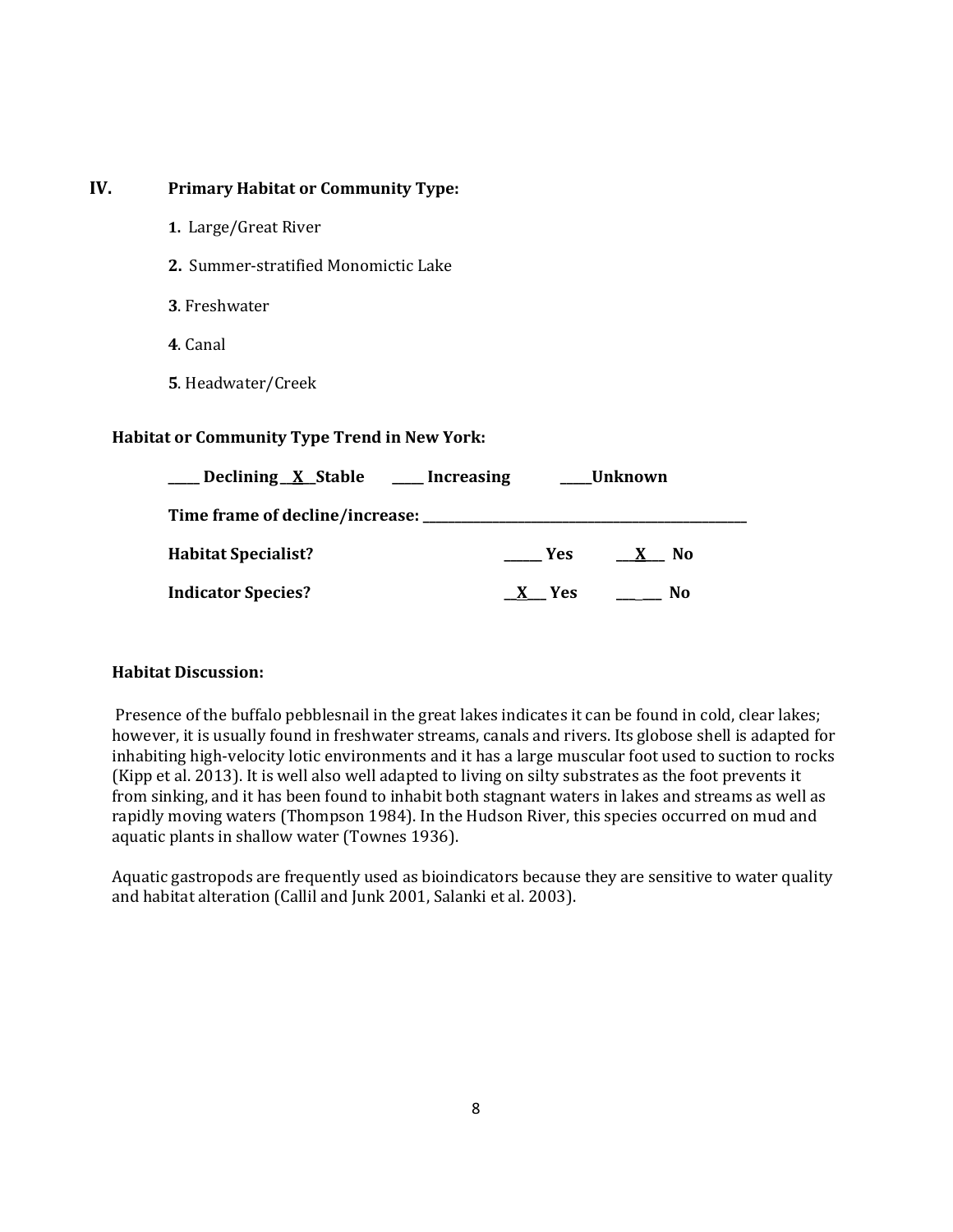- **V. New York Species Demographics and Life History**
	- **\_\_X\_\_\_ Breeder in New York**
		- **\_\_X\_\_ Summer Resident**
		- **\_\_X\_\_ Winter Resident**
		- **\_\_\_\_\_ Anadromous**

**\_\_\_\_\_ Non-breeder in New York**

- **\_\_\_\_\_ Summer Resident**
- **\_\_\_\_\_ Winter Resident**
- **\_\_\_\_\_ Catadromous**
- **\_\_\_\_\_ Migratory only**
- **\_\_\_\_\_Unknown**

### **Species Demographics and Life History Discussion:**

As a prosobranch snail, the sexes of this species are dioecious, or separate, with internal fertilization (Dillon et al. 2006). Females lays single or clumps of eggs (up to six at a time) in hemispherical-shaped capsules on solid substrates, including leaves, stems of macrophytes, shells of other gastropods, stones or leave litter in late spring or early summer (Dillon et al, 2006, Kipp et al. 2013). Few detailed life history studies have been completed, but the maximum age of species is thought to be 2 years (AFS 2013).

It is speculated that this species is a generalized grazer, like most Hydrobiidae. It has a specialized radula, adapted for grazing on coarser food particles than those of other related snails (Kipp et al. 2013).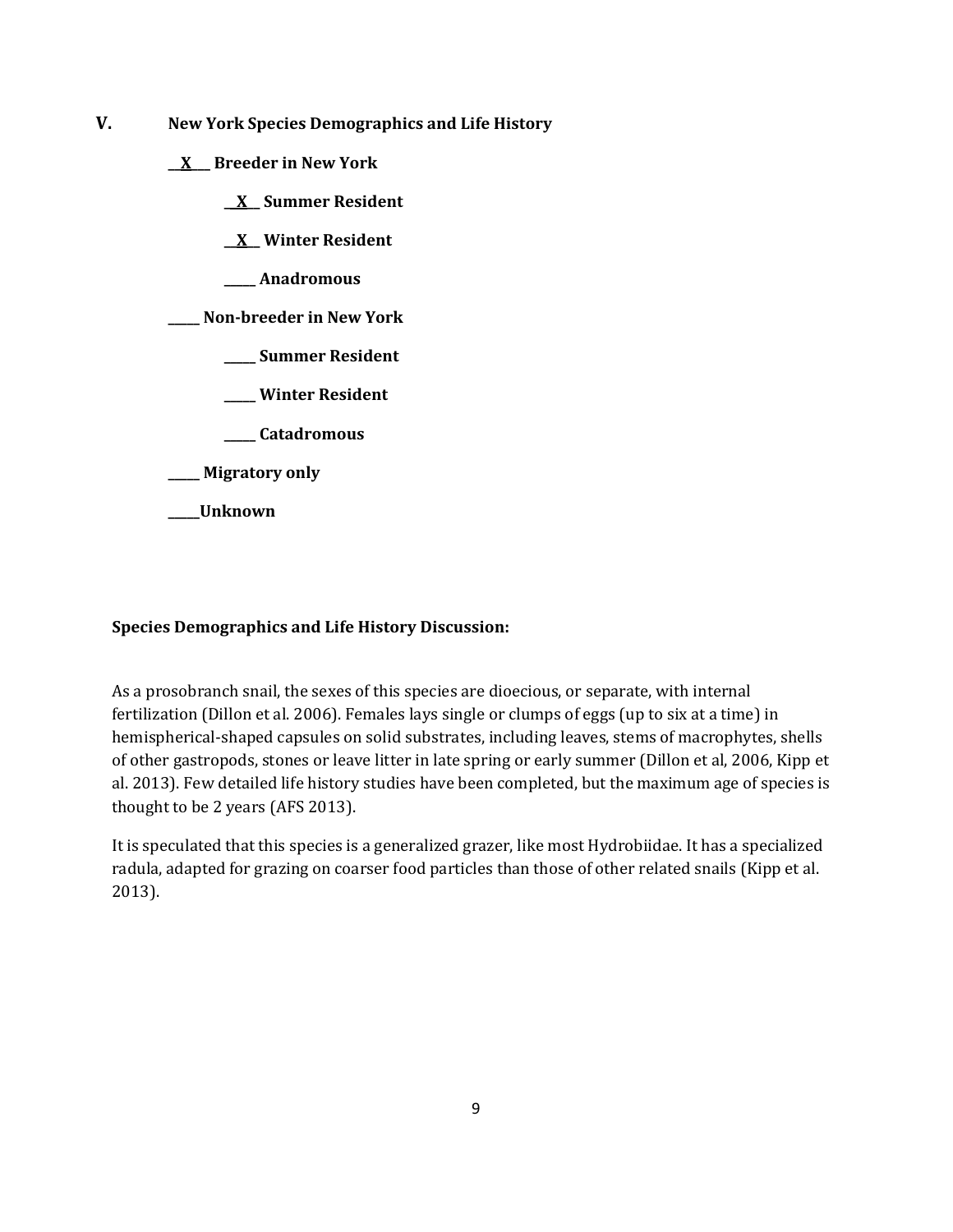# **VI. Threats:**

Taxonomic experts determine there is insufficient information to fully assess threats.

High imperilment rates among freshwater gastropod groups have been linked to alteration, fragmentation and destruction of habitat from the creation of dams and impounded reaches, development of riparian areas, channelization, erosion, groundwater withdrawal and associated impacts on surface streams (flows, temperature, dissolved oxygen), multiple forms of pollution (salt, metals, untreated sewage, agricultural runoff, pesticides/fertilizers), changes in aquatic vegetation, and invasion of exotic species (AFS 2013).

Most gastropod species live in the shallows (depths less than 3 meters), where food abundance is greatest. As a result, drastic water fluctuations, such as draw-downs, may cause declines in snail populations (Hunt and Jones 1972). Strayer (1987) concluded that human activities had destroyed much of the original mollusk fauna in some parts of the Hudson basin, but not in others. Channelization of farmed mucklands and industrial pollution from Beacon were noted as causes for the notably reduced biodiversity of mollusks in the Wallkill River of Orange County and the Fishkill River of Dutchess County, respectively.

The New Zealand mud snail (*Potamopyrgus antipodarum*) is a highly invasive species that was introduced in Idaho in the 1980s. It can have devastating consequences to aquatic ecosystems, reducing or eliminating native snail species (Benson et al. 2013). This snail was found established in Lake Ontario in 1991 (Zaranko et al. 1997) and in Lake Erie in 2005 (Levri et al. 2007).

# **Are there regulatory mechanisms that protect the species or its habitat in New York?**

**\_\_\_\_\_\_\_ No \_\_\_\_\_ Unknown \_\_\_X\_\_ Yes** 

 The Protection of Waters Program provides protection for rivers, streams, lakes, and ponds under Article 15 of the NYS Conservation Law.

The Freshwater Wetlands Act provides protection for regulated wetlands greater than 12.4 acres in size under Article 24 of the NYS Conservation Law. The Adirondack Park Agency has the authority to regulate smaller wetlands within the Adirondack Park. The Army Corps of Engineers has the authority to regulate smaller wetlands in New York State, and the DEC has the authority to regulate smaller wetlands that are of unusual local importance.

**Describe knowledge of management/conservation actions that are needed for recovery/conservation, or to eliminate, minimize, or compensate for the identified threats:**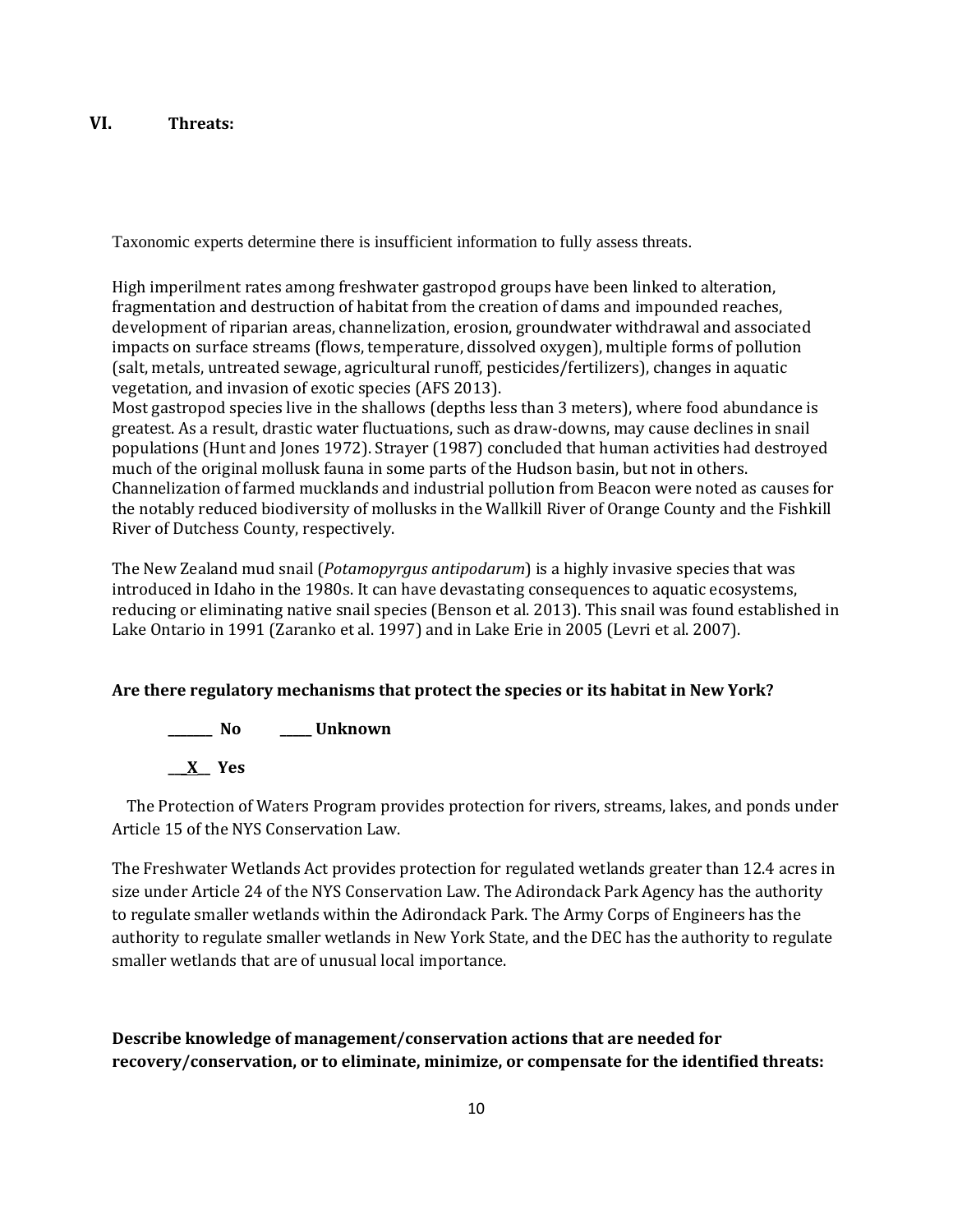Basic biological information is lacking for most taxa of freshwater gastropods and there is a strong need for surveys and biological studies given the strong evidence of decline and extinction.

The following goals and recommended actions are provided in the NY Comprehensive Wildlife Conservation Strategy (NYSDEC 2005):

- Conduct surveys to determine distribution and population trends
- Identify habitat requirements for all life stages
- Develop specific plans for each listed species (or appropriate suite of species) that details status, threats, and actions necessary to reverse declines or maintain stable populations
- Develop fact sheets for each listed species for paper and online distribution

### **VII. References**

American Fisheries Society (AFS). 2013. Conservation status of freshwater gastropods of Canada and the United States by the Gastropod Subcommittee (Endangered Species Committee). Fisheries 38(6): 247-282.

Callil, T. C. and W. J. Junk. 2001. Aquatic gastropods as mercury indicators in the Pantanal of Pocone region (Mato Grosso, Brasil). Water, Air and Soil Pollution. 319:319-330.

Dillon, R.T., Jr., B.T. Watson, T.W. Stewart, and W.K. Reeves. 2006. The freshwater gastropods of North America. Available: http://www.fwgna.org. Accessed: 17 June, 2013.

Hunt, P.C. and J.W. Jones. 1972. The food of brown trout in Ilyn Alaw, Anglesey, North Wales. Journal of Fish Biology, 4: 333-352.

Jokinen, E.H. 1992. The freshwater snails (Mollusca: Gastropoda) of New York State. New York State Museum Bulletin 482: 1-112.

Levri, E. P., A. A. Kelly, and E. Love. 2007. The invasive New Zealand mud snail (*Potamopyrgus antipodarum*) in Lake Erie. Journal of Great Lakes Research 33: 1–6.

Kipp, R.M., A.J. Benson, J. Larson, and A. Fusaro. 2013. Gillia altilis. USGS Nonindigenous Aquatic Species Database, Gainsville, FO. Available: http://nas/er/usgs.gov/queries/FactSheet.aspx?speciesID=1007. Revision Date: 7 June, 2012.

NatureServe. 2013. NatureServe Explorer: An online encyclopedia of life [web application]. Version 7.1. NatureServe, Arlington, Virginia. Available: http:www.natureserve.org/explorer. Accessed: 17 June, 2013.